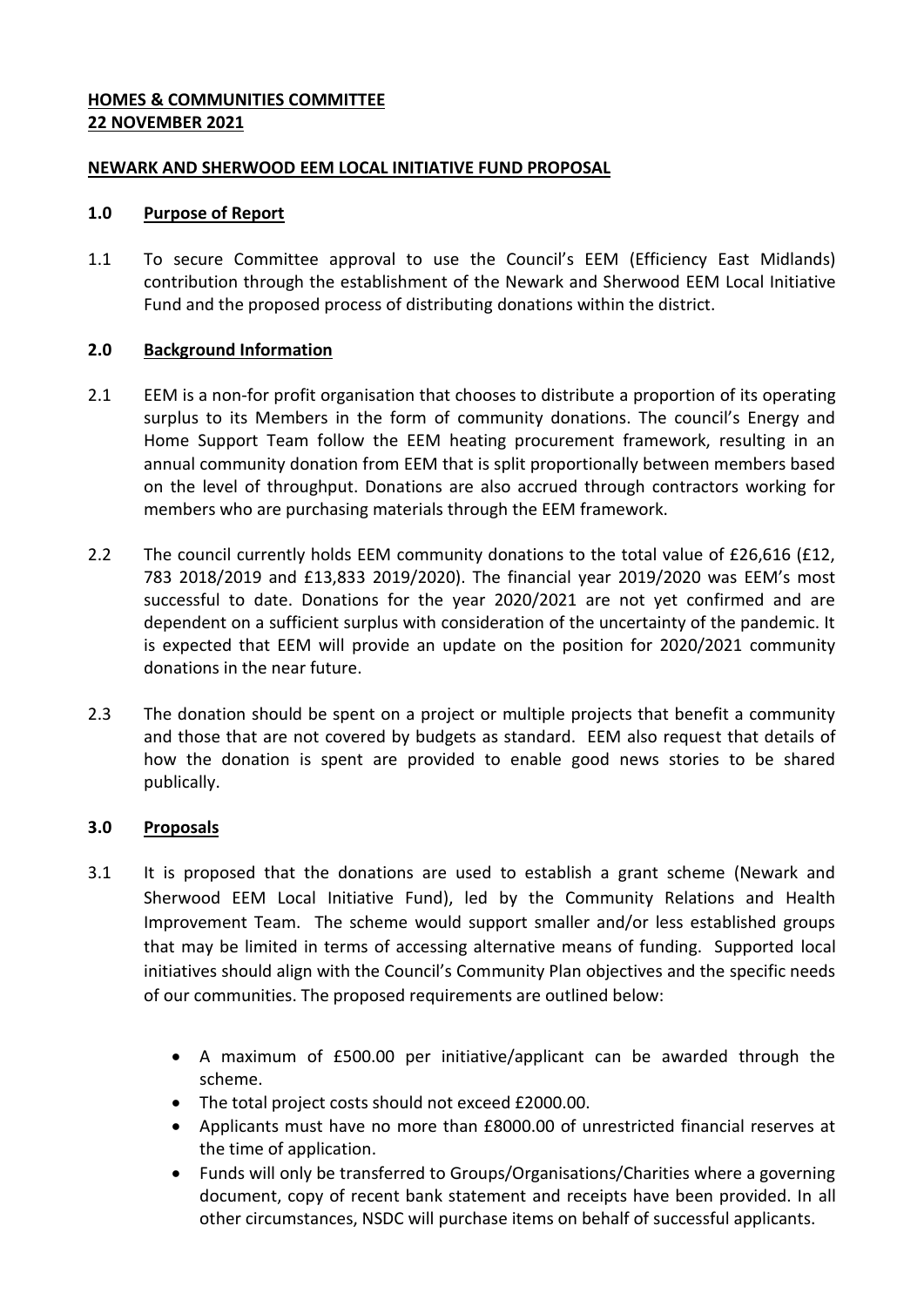- Funding will not support core funding or general running costs, professional fees, political or religious activities, commercial organisations and work considered to be a statutory responsibility.
- 3.2 The scheme would be promoted externally via the Council's web and locality teams and all applications would receive input from the Community Relations Officers, Tenant Engagement Officers, Health Improvement Officer or the Arts Development Officer. All applications would be reviewed by the Senior Community Relations Officer on a monthly basis who will make recommendations to the Health Improvement and Community Relations Manager and the Business Manager - Housing & Estates, for final approval. A copy of the proposed application form can be found in Appendix A.
- 3.3 The scheme would be open to applications on a continuous cycle with a review/approval process undertaken on a monthly basis. Likewise, it is suggested that any unspent donations are rolled over into the following financial year of the schemes delivery.
- 3.4 An update of successful applications and projects supported would be issued to EEM on a quarterly basis for the purpose of wider communication. Likewise, an annual update/report of spend would be provided to Members outlining the positive community impacts as a result of the scheme.

# **4.0 Equalities Implications**

4.1 There are no negative equality implications associated with this project. It would be the responsibility of Officers to ensure that the donations are most appropriately allocated across the district with consideration of equal opportunities. Likewise, the scheme encourages equality through providing a means of funding for community groups and organisations that may not be otherwise eligible for other sources of financial support.

### **5.0 Digital Implications**

5.1 There are no digital implications associated with this report.

### **6.0 Financial Implications – FIN21-22/380**

6.1 There is no additional financial impact on NSDC, as the council is only allocating the EEM surplus donation to fund such initiatives deemed suitable under this proposed scheme.

### **7.0 Community Plan – Alignment to Objectives**

7.1 The Newark and Sherwood EEM Local Initiative Scheme will make a positive contribution to the Council's Community Plan 2020 – 2023 objectives primarily 'create vibrant and selfsufficient communities where residents look out for each other and actively contribute to their local area' and 'improve health and wellbeing of local residents'.

### **8.0 RECOMMENDATION(S):**

8.1 **It is recommended that Committee approve:**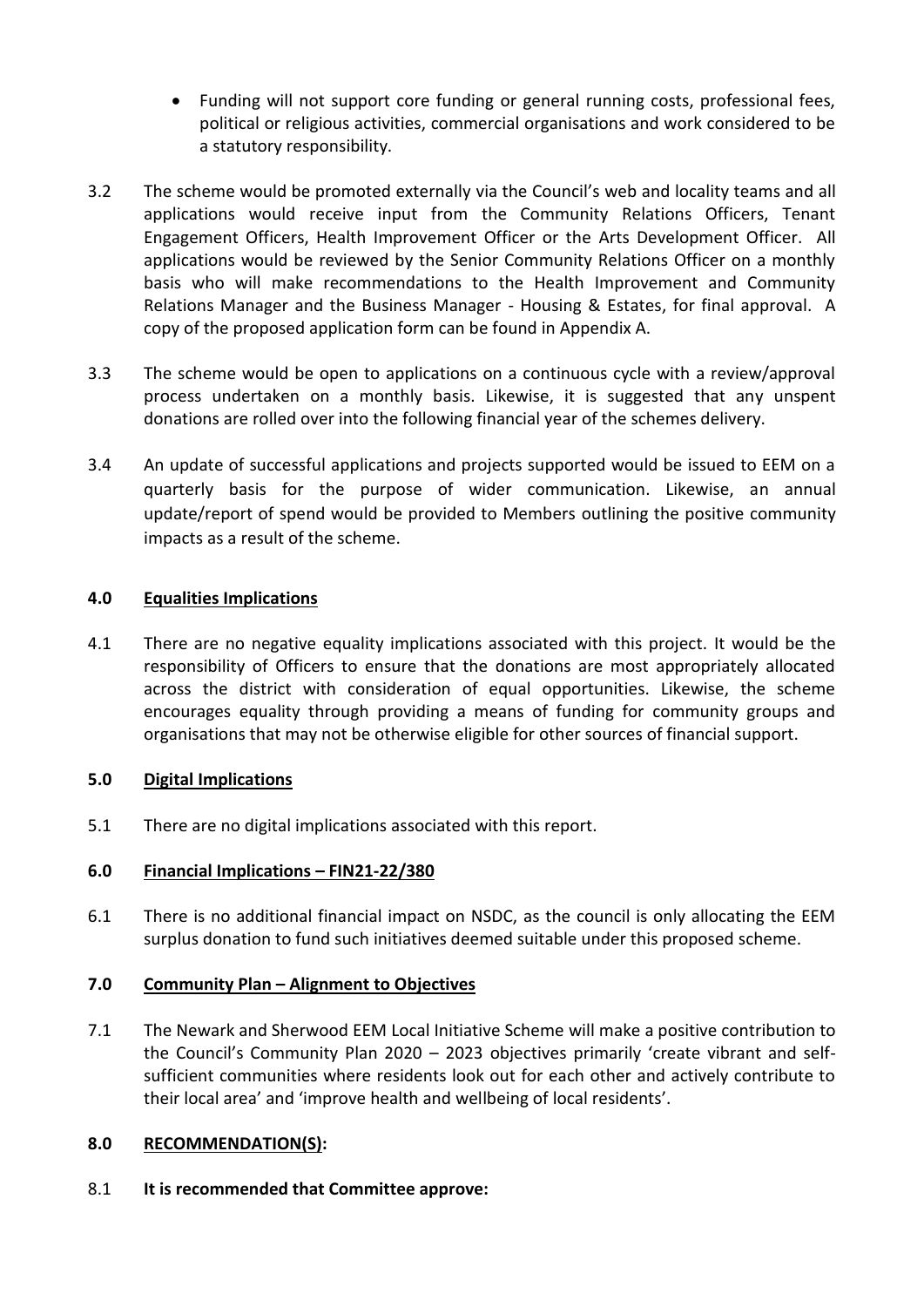- **a) The establishment of the proposed Newark and Sherwood EEM Local Initiative Fund as outlined in 3.1.**
- **b) The proposed process for submitting, reviewing and approving applications as outlined in 3.2 and 3.3.**
- **c) Approve the proposed reporting and update arrangements as outlined in 3.4.**

# **Reason for Recommendation(s)**

To ensure that the EEM receipts contribute to community projects that make a positive difference to the community and support the Council's Community Plan objectives wherever possible.

Background Papers

Nil.

For further information please contact Andy Hardy on Ext 5708

Suzanne Shead Director – Housing Health and Wellbeing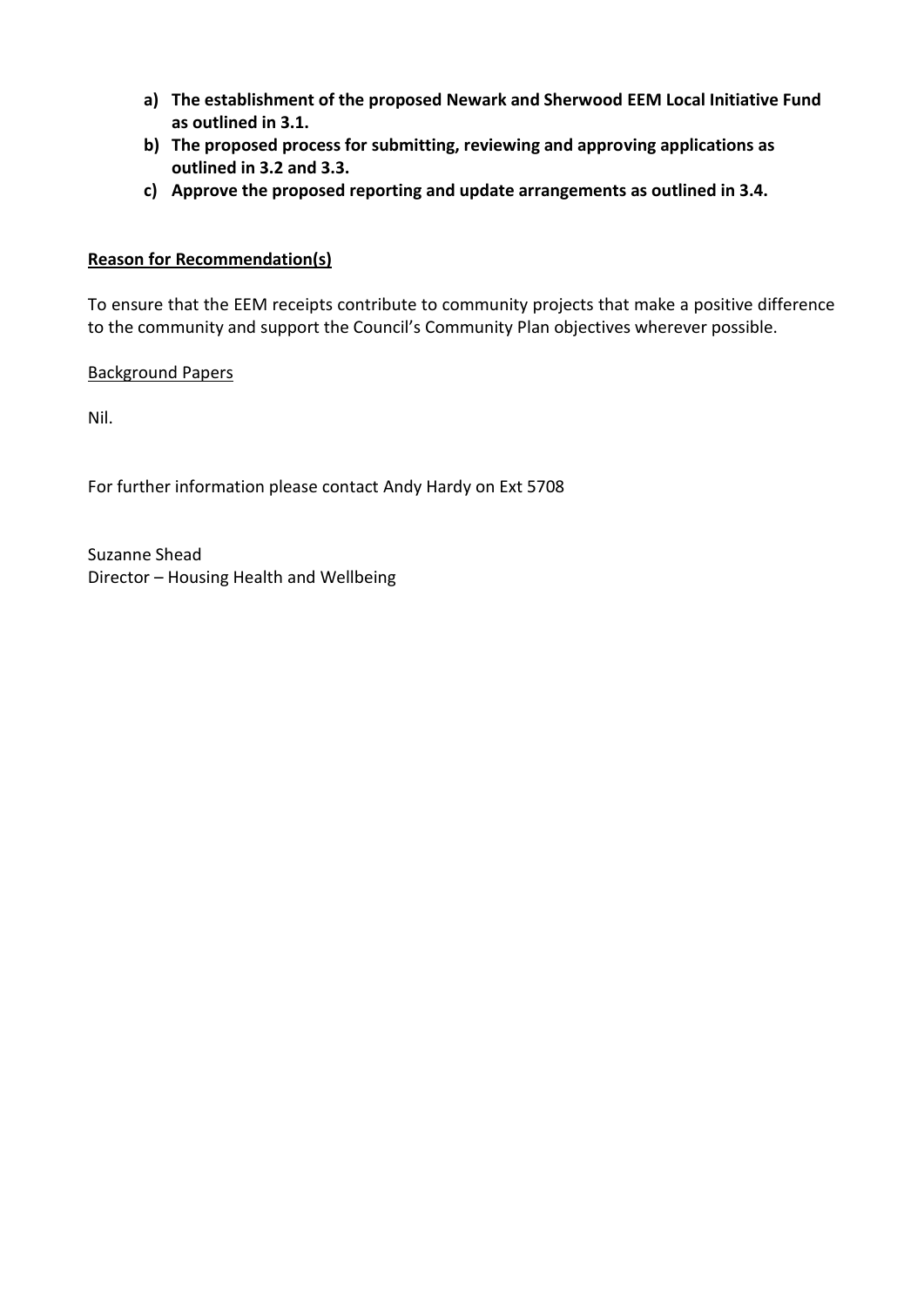# **EEM Newark and Sherwood Local Initiative Fund Application Form**

# **EEM Newark and Sherwood Local Initiative Fund**

The EEM Newark and Sherwood Local Initiative Fund is a unique grant scheme delivered by NSDC to support local initiatives that align with the Council's Community Plan objectives and the specific needs of our communities. The scheme is Officer Lead and aims to support smaller and/or less established groups that may be limited in terms of accessing alternative means of funding.

# **Terms of funding:**

- A maximum of £500.00 per initiative/applicant can be awarded through the scheme.
- The total project costs should not exceed £2000.00.
- Applicants must have no more than £8000.00 of unrestricted financial reserves at the time of application.
- Funds will only be transferred to Groups/Organisations/Charities where a governing document, copy of recent bank statement and receipts have been provided. In all other circumstances, NSDC will purchase items on behalf of successful applicants.
- Funding will not support core funding or general running costs, professional fees, political or religious activities, commercial organisations and work considered to be a statutory responsibility.

| <b>Application Details</b>                 |                        |  |  |  |
|--------------------------------------------|------------------------|--|--|--|
| <b>Name of NSDC Lead Officer:</b>          |                        |  |  |  |
| <b>Name of Group/Organisation/Charity:</b> |                        |  |  |  |
| (Please provide the name of the            |                        |  |  |  |
| applicant you are requesting funding on    |                        |  |  |  |
| behalf of if not NSDC)                     | <b>Charity Number:</b> |  |  |  |
| Area of Operation: (please identify the    |                        |  |  |  |
| locality within Newark and Sherwood        |                        |  |  |  |
| where the project will take place)         |                        |  |  |  |

# **Details of Initiative**

**1) Please provide an overview of the initiative including estimated timescales** *(you may wish to attach separate plans and supporting documents)*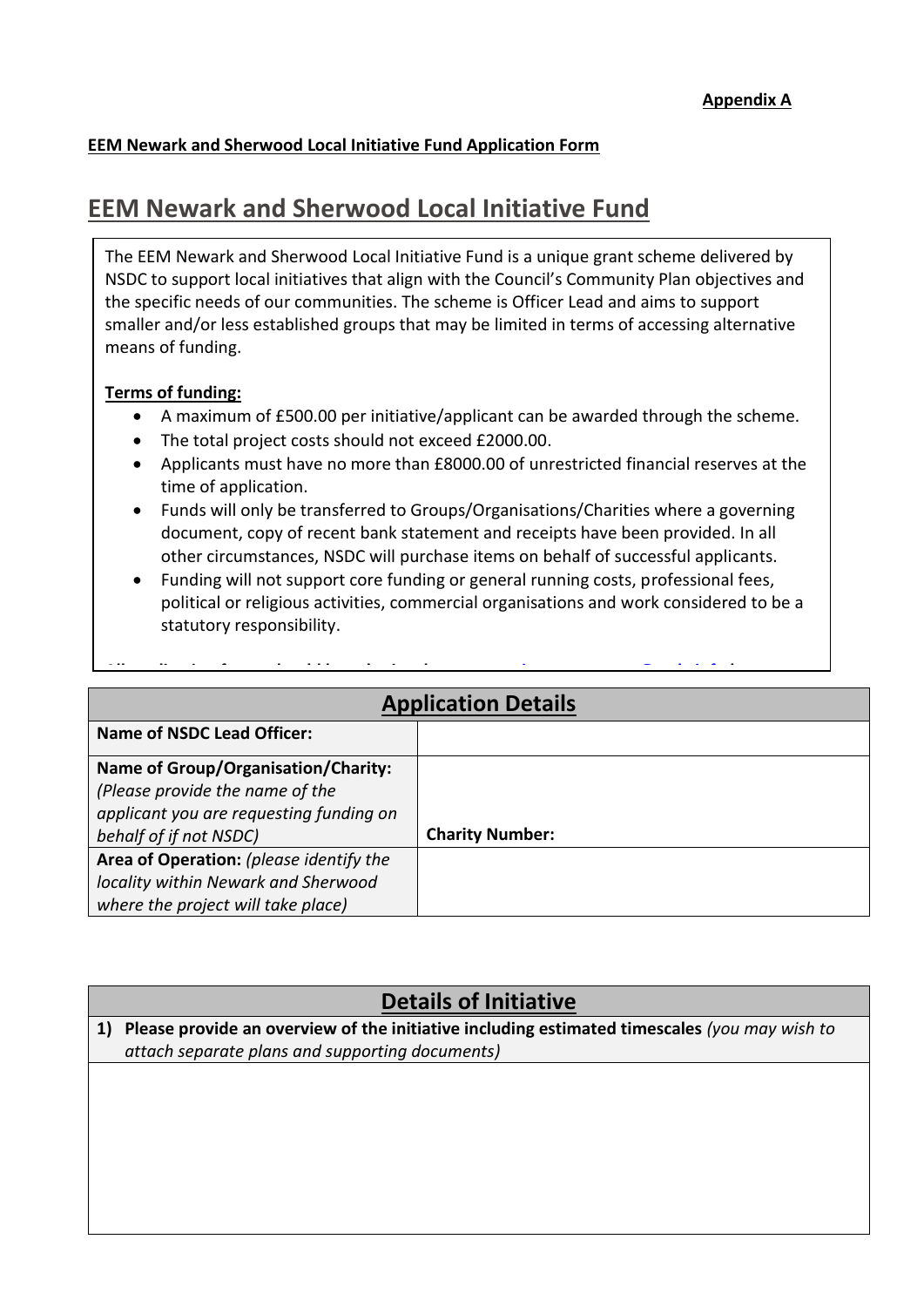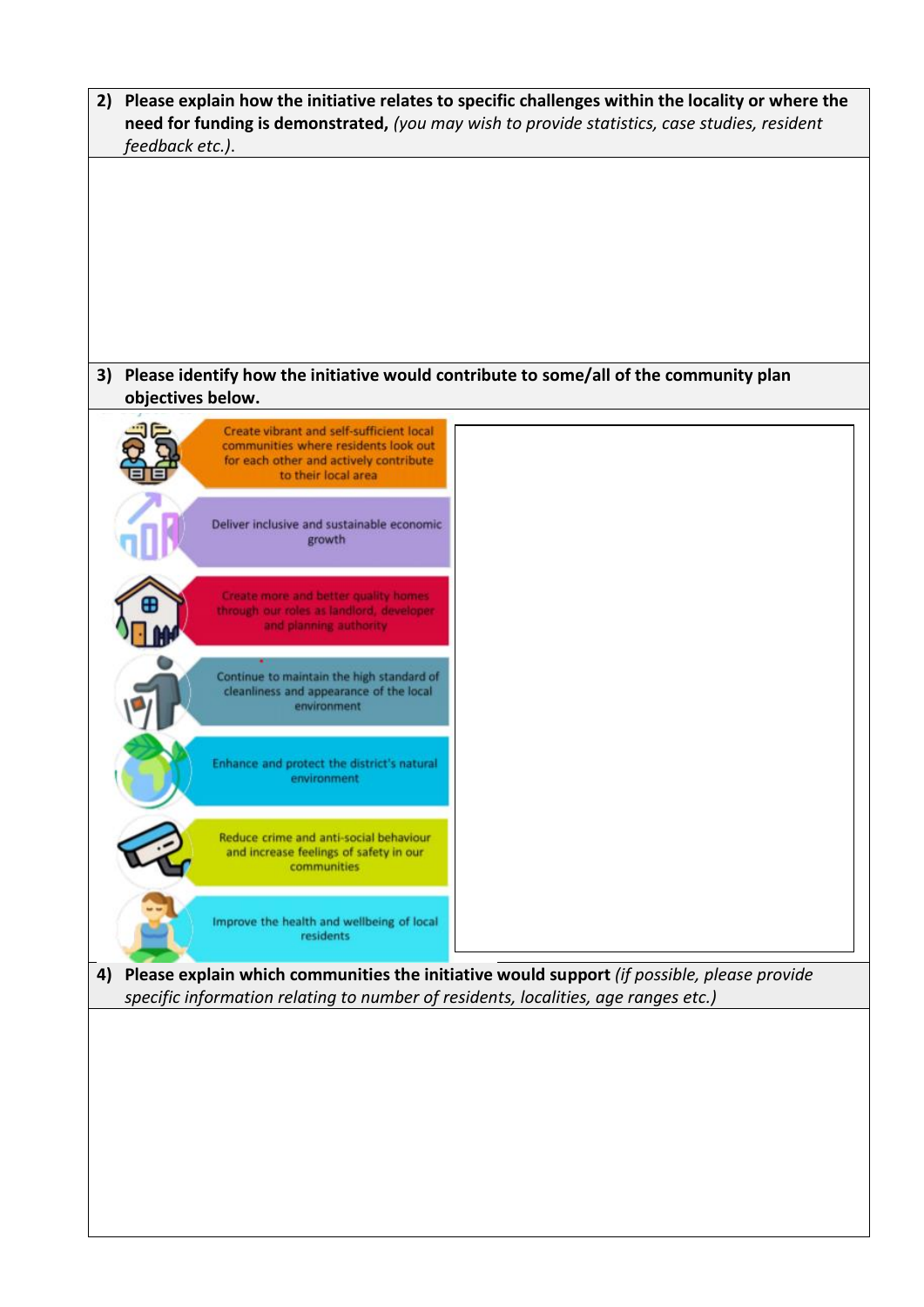# **Financial Information**

# **1) Please provide the following breakdown of the costs of the initiative, including:**

- The total costs as well as the amount requested from NSDC through the scheme.
- VAT costs as NSDC will only refund VAT where it is unrecoverable.

*(Please ensure the amount requested from NSDC does not exceed the maximum award of £500.00 per initiative/applicant)*

| Item                                                                                               | <b>Total Cost</b> | <b>VAT</b> | <b>Amount</b><br><b>Requested from</b><br><b>NSDC</b> |  |
|----------------------------------------------------------------------------------------------------|-------------------|------------|-------------------------------------------------------|--|
|                                                                                                    |                   |            |                                                       |  |
|                                                                                                    |                   |            |                                                       |  |
|                                                                                                    |                   |            |                                                       |  |
|                                                                                                    |                   |            |                                                       |  |
|                                                                                                    |                   |            |                                                       |  |
| <b>Totals:</b>                                                                                     |                   |            |                                                       |  |
| 2) If the request for funding from NSDC is less than the total costs, please explain how the       |                   |            |                                                       |  |
| remainder of the initiative will be funded (please note 'N/A' if total costs are requested)        |                   |            |                                                       |  |
|                                                                                                    |                   |            |                                                       |  |
|                                                                                                    |                   |            |                                                       |  |
|                                                                                                    |                   |            |                                                       |  |
| Is the applicant a constituted group or an organisation/charity with governing documents and<br>3) |                   |            |                                                       |  |
| a bank account? (Please mark the relevant box with an 'x')                                         |                   |            |                                                       |  |
| <b>Yes</b><br>If yes, please ensure these documents are submitted with the application.            |                   |            |                                                       |  |
| If no, NSDC will be responsible for purchases on behalf of successful applicants.<br><b>No</b>     |                   |            |                                                       |  |
| If 'Yes' to the above, please provide the following Bank Account details<br>4)                     |                   |            |                                                       |  |
|                                                                                                    |                   |            |                                                       |  |
| <b>Account Name:</b>                                                                               |                   |            |                                                       |  |
|                                                                                                    |                   |            |                                                       |  |
| <b>Address on Account:</b>                                                                         |                   |            |                                                       |  |
|                                                                                                    |                   |            |                                                       |  |
| <b>Account Number:</b>                                                                             |                   |            |                                                       |  |
|                                                                                                    |                   |            |                                                       |  |
| <b>Account Sort Code:</b>                                                                          |                   |            |                                                       |  |